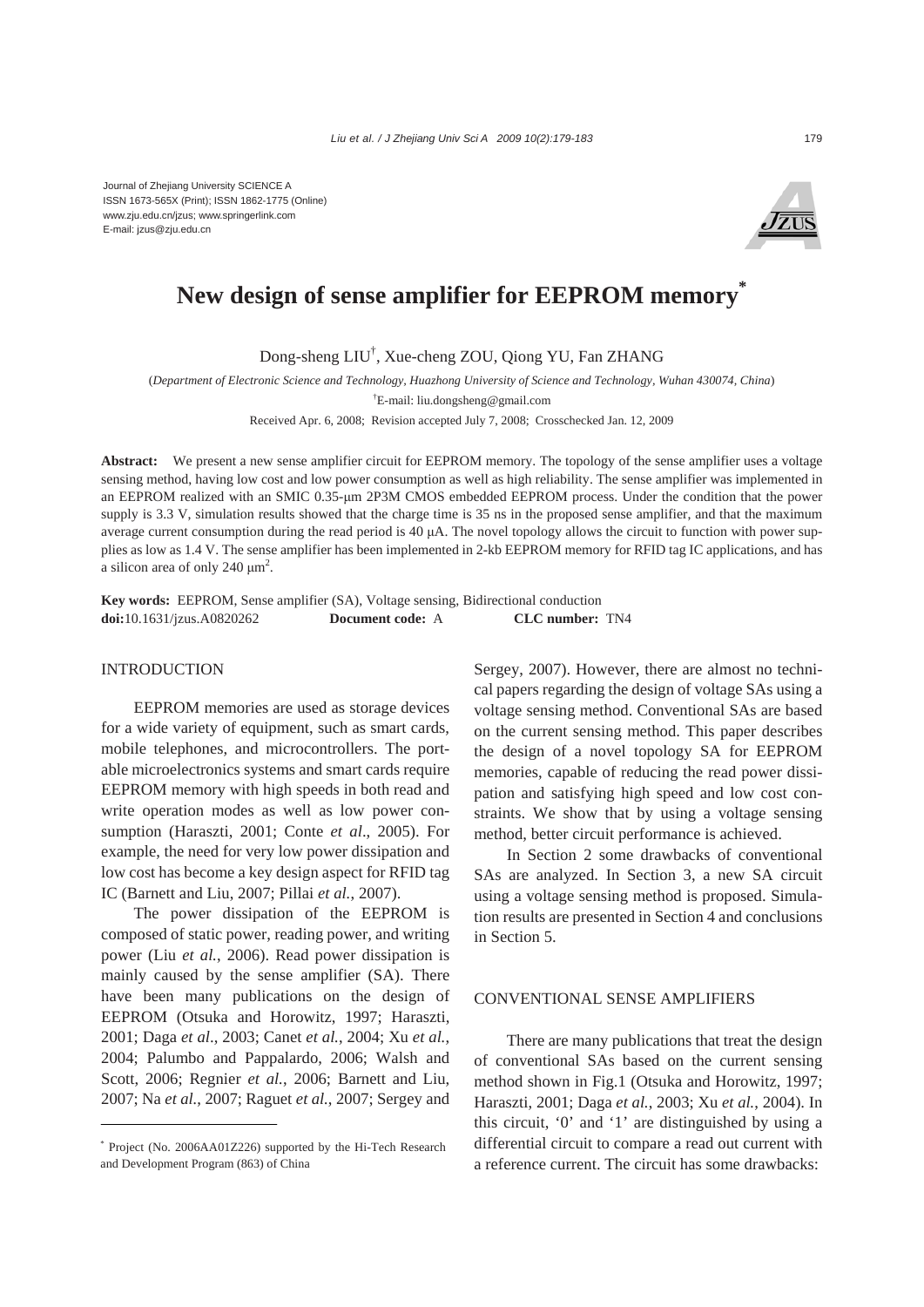

**Fig.1 Conventional sense amplifier**

(1) The conventional SA circuit needs a large reference current *I*ref. To distinguish between '0' and '1', the reference current is typically the average of the read out currents for '0' and '1' data. For reliability, a reference current of tens of μA is needed (Otsuka and Horowitz, 1997; Xu *et al.*, 2004). For instance, Otsuka and Horowitz (1997) used a reference current of 32.9 μA. So, if a parallel read operation is performed, the conventional SA circuit will result in a large read out current  $I_r \in (nI_{ref}, 3nI_{ref})$ , where *n* is the number of bits read out in parallel.

(2) Characteristic degeneration of the floating gate transistor will change the '0' and '1' current levels and thus make the ideal choice of *I*ref something other than the initial average of the read out currents for '0' and '1' (Canet *et al.*, 2004). This results in a smaller difference between the read out current and the reference current for one level or the other and increases the time required for sensing.

(3) The conventional SA circuit has many floating nodes that store charge. Hence it is essential to use an extra control logic circuit that correctly manages charge stored on key nodes that could otherwise cause incorrect read out.

#### VOLTAGE SENSE AMPLIFIERS

This paper proposes a new SA circuit using voltage sensing as shown in Fig.2. The SA is composed of charge controlling and voltage sensing circuits. The memory cell consists of a floating gate transistor MC and a select transistor MS.



**Fig.2 Proposed sense amplifier**

**Definition 1** The threshold voltage of the MC is *p* when storing a '0' signal, and *q* when storing a '1' signal. Fig.2 shows that the operation states of this SA are controlled by the three control terminals: *A*, *B* and *C*.

(1) Out-of-work state: *A*, *B* and *C* are all '1' to ensure that the drain and source of the memory cell are at low level.

(2) Work state: The control gate (CG) is  $V_{CG}=(p+q)/2$  and the select gate (SG) is  $V_{cc}$ . Initially, *C* and *B* are set to '0' to turn off  $N_2$  and  $N_3$ . Then, *A* is set to '0'. Here, when the stored signal of MC is '0',  $V_{\text{out}}=0$ ; when the stored signal is '1', the BL (bit line) is charged to

$$
V_{BL} = \min(V_{cc} - V_{tms}, V_{CG} - V_{tmc}),
$$
 (1)

where  $V_{\text{tms}}$  is the threshold of MS, and  $V_{\text{tmc}}$  is the threshold of MC. A '1' will be generated correctly at *V*out as long as

$$
V_{\rm BL} > V_{\rm cc}/2. \tag{2}
$$

In Fig.2, the bidirectional conduction between the drain and source of MOS transistors is used for sensing the stored voltage  $(0')'/1'$ ) at MC (Miyawaki *et al.*, 1994). High accuracy over sense voltage is achieved by using well-suited circuits with no floating nodes. The circuit topology of the SA, without bias circuit, enables costs to be minimized. The parasitic capacitance at the drain of  $N_3$  is used as the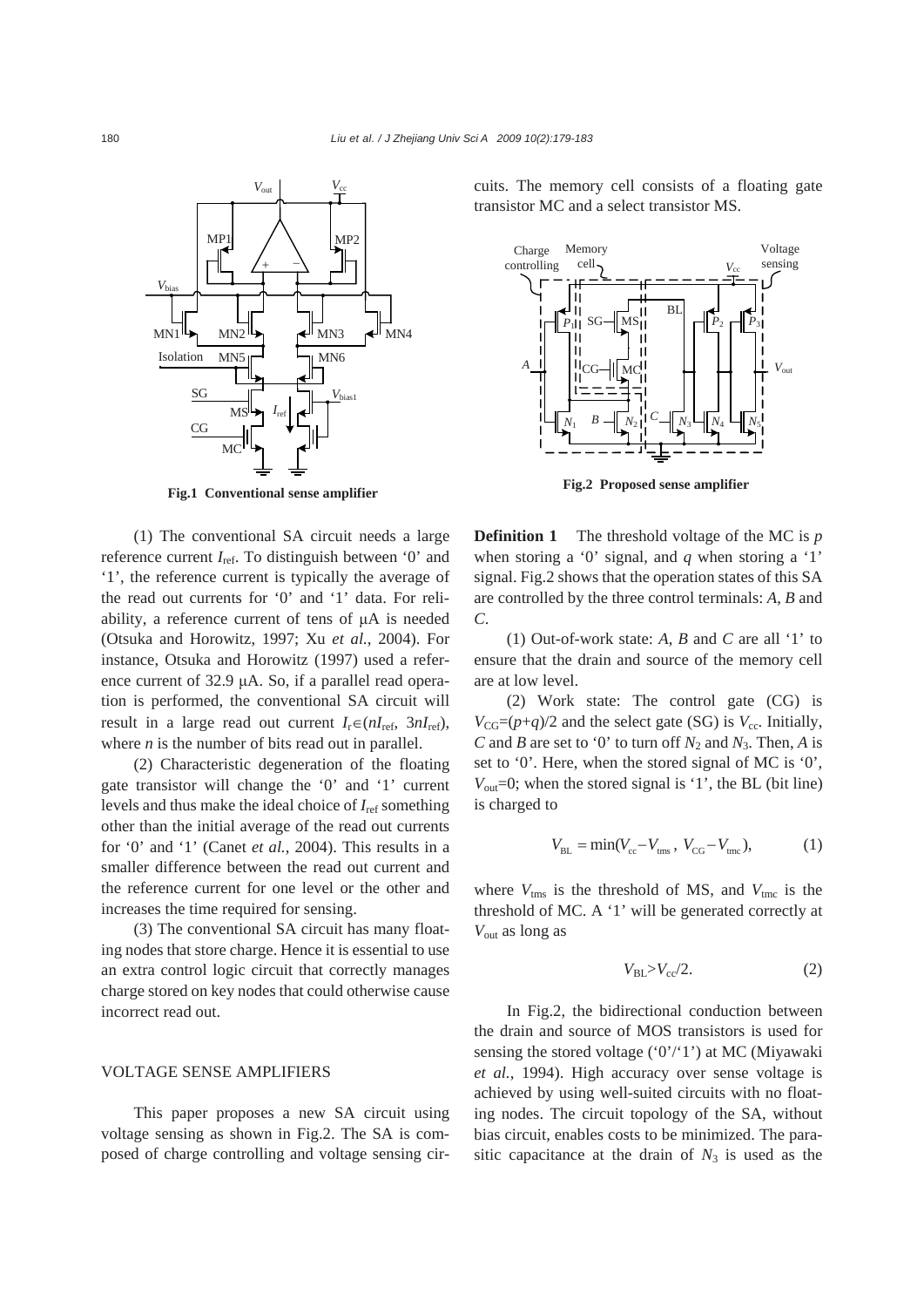charging load. The threshold voltage of the inverter, composed of NMOS transistors  $N_4$ ,  $N_5$  and PMOS transistors  $P_2$ ,  $P_3$ , can be amended to decrease the voltage charged. This results in a shorter time for charging the selected BL and makes the read power dissipation lower. Furthermore, by using a voltage sensing rather than a current sensing method, the proposed voltage SA is capable of resisting the characteristic degeneration of the floating gate transistor.

In one read process, the transient current and charges for charging are described, respectively, by the following equations:

$$
\frac{\partial (V_{\text{BLT}} C_{\text{N3}})}{\partial t} = \beta (V_{\text{CG}} - V_{\text{tmc}} - V_{\text{BLT}})^2, \tag{3}
$$

$$
\int_0^T \beta (V_{CG} - V_{\text{unc}} - V_{\text{BLT}})^2 dt = C_{N3} (V_{CG} - V_{\text{inc}}), \qquad (4)
$$

where  $V_{BLT}$  is the transient voltage of the BL,  $C_{N3}$  is the parasitic capacitance at the drain of  $N_3$ , and  $T$  is the charging time,  $\beta = \mu_n C_{ox} W / (2L)$ . Using Eqs.(3) and (4), the average charging time and current can be obtained during one read period.

## IMPLEMENTATION AND SIMULATION RE-SULTS

The SA presented in previous sections was integrated in a 2-kb EEPROM memory fabricated in an SMIC 0.35-μm 2P3M CMOS embedded EEPROM process. In this design, the memory array is divided into 4 pages of 64 (8×8) bytes each. This arrangement, which needs 8 SAs, increases the speed of storing data because the erase and write operations of the page can be worked as a whole. One byte consists of eight memory cells (Fig.3). The read or write process of the whole EEPROM memory operates on a byte-by-byte basis. The SGs for all cells in a memory word are connected, as well as the CG. The SG signal linked to the WORDLINE controls the connection between the CG and the peripheral circuits, which avoids mistakes in the write procedure. In the 8 SAs, the sources of all floating gate transistors can be connected for sharing a charge controlling circuit (Fig.2). This reduces the chip size.



**Fig.3 EEPROM memory array of one byte**

The 25 °C operating conditions for the EEPROM memory cell implemented in the SMIC 0.35-μm process can be summarized as follows. The threshold voltage of the floating gate transistor MC is 4 V when storing a '0' signal, and −1 V when storing a '1' signal. From Eq.(1), we can see

$$
V_{BL} = \min(V_{cc} - V_{\text{tms}}, 1.5 - V_{\text{tmc}}). \tag{5}
$$

Under the condition that  $V_{\text{cc}}$  is 3.3 V, the SA was simulated for the worst case condition where all the 8 memory cells of one byte are in the '1' state. The resulting current waveforms are shown in Fig.4.  $I_{cc}$ and  $I_{cn}$  are the current consumptions of the conventional SA and the proposed SA, respectively. The charge time was 35 ns in the proposed SA, and the maximum average current consumption during the read period was 40 μA for the maximum clock speed of 28.57 MHz. Normally, the EEPROM chip works at a clock speed of 3.39 MHz, which is a quarter of sub-frequency of 13.56 MHz. Compared to the conventional SA current of about 400 μA, this is a significant improvement. With a 3.3-V power supply, the output data  $(V_{\text{out}})$  for the new SA are shown in



**Fig.4 Simulation waveforms of the current consumptions for SA when a memory cell is '1'**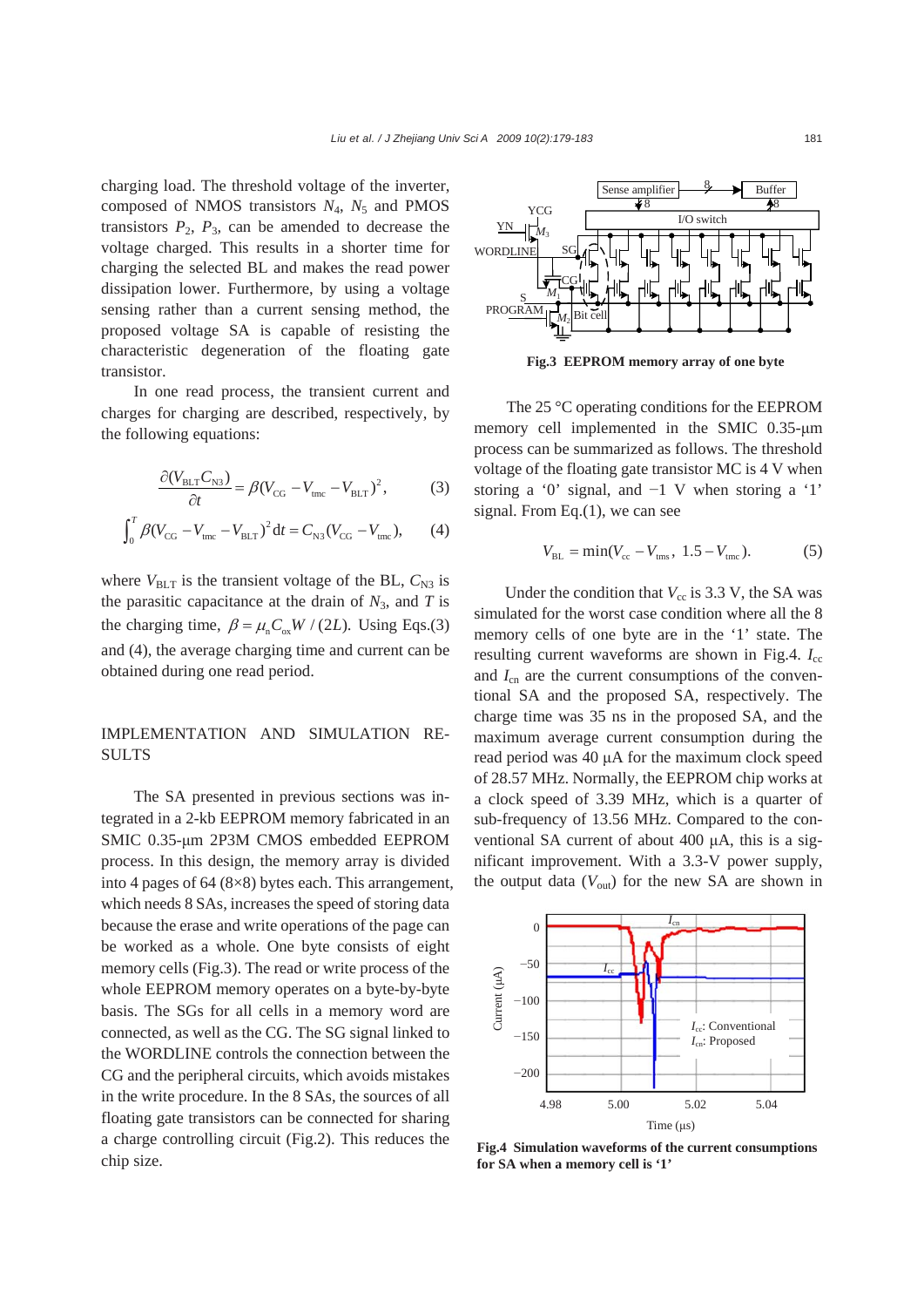Fig.5. Generally, the required working temperature range of the RFID tag is from −25 °C to 85 °C. The effect of temperature on power was very small. The simulation result showed that the power differentiation of the highest and lowest temperatures compared with 27 °C was 0.23% and 0.38%, respectively.

Furthermore, depending on the principle of the memory cell,  $V_{CG}=(p+q)/2$  in Eq.(5) is the best value for voltage sensing and a lower voltage can be set for  $V_{CG}$ . By Eq.(2) and regulating the threshold voltage of the inverter in Fig.2, the proposed SA is capable of operating at voltages as low as 1.4 V. The *V*out data for a 1.4-V power supply are shown in Fig.6. Here, the average current consumption during the read period



**Fig.5 Simulation results of SA under a 3.3-V power sup**ply. (a) Simulation results of  $V_{\text{out}}$  and  $V_{\text{BL}}$ ; (b) Simulation **waveform of the current consumption**



**Fig.6 Simulation results of the sense amplifier under a 1.4-V power supply**

was only 745 nA for the maximum clock speed of 14.08 MHz. This feature can be used for some electronic systems focused on low voltage and low power, not high speed. In this paper, the proposed SA is implemented only with a power supply of from 2.5 to 5 V (typically 3.3 V). The SA has a silicon area of about 240  $\mu$ m<sup>2</sup> and its microphotograph is shown in Fig.7.



**Fig.7 (a) The sense amplifier microphotograph (inside the bold pane) in 2-kb EEPROM memory; (b) The tag IC microphotograph**

#### **CONCLUSION**

A new SA circuit using a voltage sensing method was designed and fabricated using the SMIC 0.35-μm 2P3M CMOS embedded EEPROM process. The bidirectional conduction between the drain and source of MOS transistors is used for sensing the stored voltage  $(0')$  <sup>'</sup>1') at the floating gate transistor. The circuit is capable of operating over a wide voltage range (typically  $2.5~5$  V), and can function with power supplies as low as 1.4 V.

The SA was implemented in 2-kb EEPROM memory for RFID tag IC applications and improved significantly the read power dissipation with 40-μA read current.